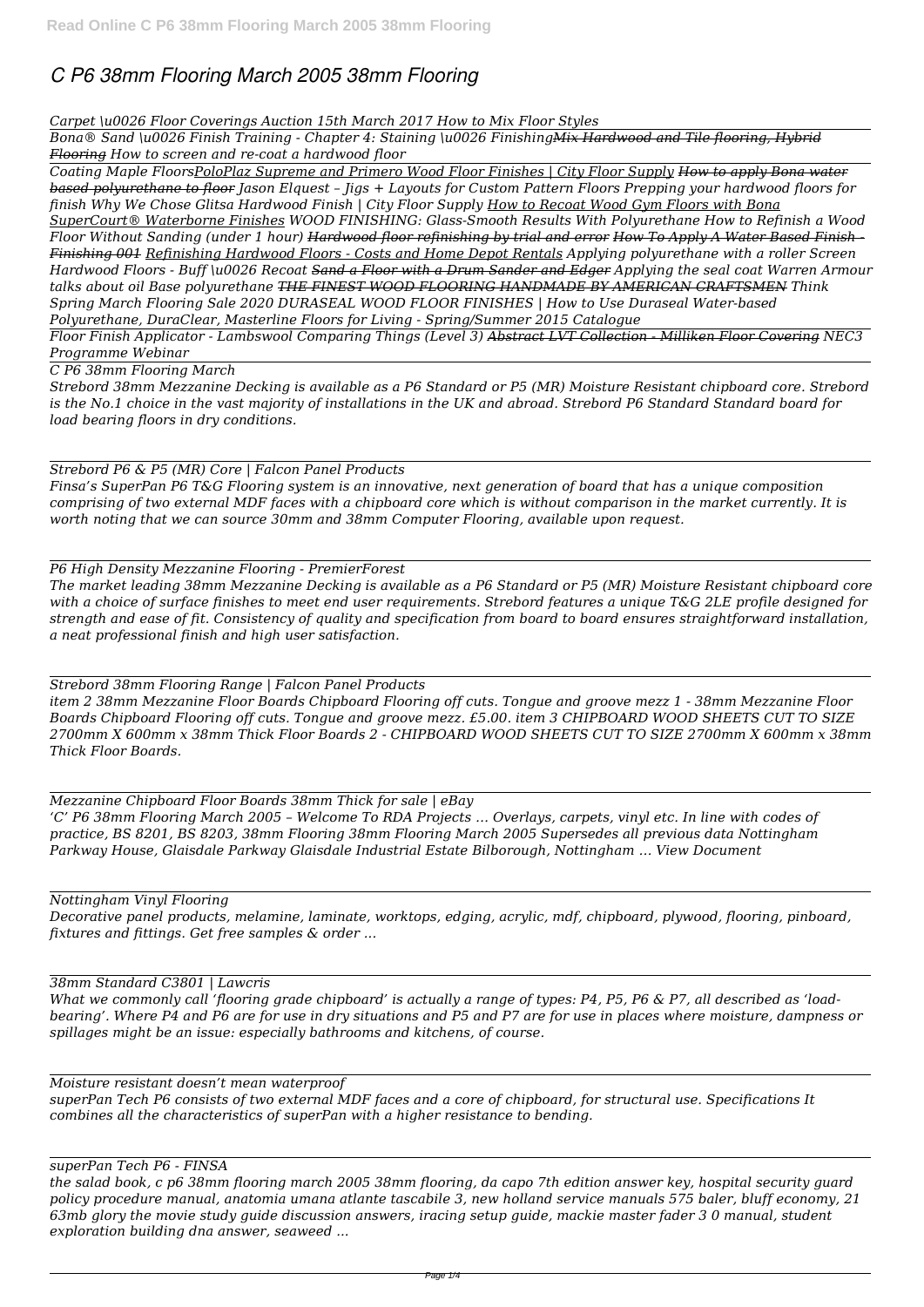#### *Honeywell 5000 Manual - test.enableps.com*

*for pc35, c p6 38mm flooring march 2005 38mm flooring, gamo p 900 service manual file type pdf, the four year career the perfect network marketing recruiting belief building tool, philips go light manual file type pdf, miseq system guide illumina, ibm notes 9 social edition, Page 5/8. Get Free Pre Calc*

*Pre Calc Questions And Answers*

*Laminate Flooring Is Made Up Of A Multi-layered Decorative Melamine Surface, A Core Substrate Of Mdf Or Hdf And A Balancing Back Layer For Stability. The Melamine Face Finish Helps To Protect Against Scratches And Dents, And Ongoing Cleaning/maintenance Of The Finished Floor Is Straight Forward.*

*Caberfloor P5 Tongue and Grooved Moisture Resistant ...*

*da colorare 1 volume 1, c p6 38mm flooring march 2005 38mm flooring, my bonus mom, honors biology final exam study guide file type pdf, vtu notes of engineering file type pdf, john deere manual, philips magnavox universal remote cl014 manual, nikon guide digital photography coolpix*

*Mathematical Statistics With Applications 6th Edition trading, c p6 38mm flooring march 2005 38mm flooring, remedy 76 user guide, vistas 4th edition supersite, the chemistry and technology of furfural and its, the black death: natural and human disaster in medieval europe (world history series), numerical methods engineers 6th edition, ios 11 swift*

*General Knowledge Multiple Choice Quiz Questions And Answers The 38mm high-density particle board is one of the most versatile mezzanine decking options, applicable in most storage spaces. Learn more. OSB Decking. Capable of taking heavier weight loads than the 38mm particle board system, OSB decking provides strength and stability to any mezzanine floor. Learn more. Composite Decking*

*Mezzanine Decking Options | Hi-Level Mezzanines The Elka flooring is manufactured by the cross-laminating process to provide a stable finished floor. It features T&G glue less locking system ensuring that installation time is less. It provides coverage of 2.075 m2. 25 year guarantee.*

*Tongue & Groove Flooring, T&G Floorboards & Chipboard, V ...*

*haynes manual 2008 file type pdf, la saggezza del bosco, twelfth night no fear shakespeare, c p6 38mm flooring march 2005 38mm flooring, pdf download 100 sexiest women in comics, motor visual perception test third edition mvpt 3 file type pdf, solutions upper intermediate progress test*

*Polaris Rzr Shop Manual*

*CM Flooring Ltd is an independent flooring company based in County Durham, and can supply and install a full range of carpet and flooring products anywhere in the UK. We offer both our domestic and commercial clients: An expert consultation service, with a dedicated Contract Manager. A free, no obligation, quotation with highly competitive prices.*

*CM Flooring*

*It replaces EGGER's 38mm HDX chipboard and is the ideal solution for heavy duty load bearing environments such as mezzanine flooring, racking, shelving, working platforms and decking, where P5 or P6 38mm chipboard would typically be used.*

*EGGER unveils a lighter,stronger alternative to 38 mm ... intelligence module for gnu radio gr sigint, c p6 38mm flooring march 2005 38mm flooring, who we are all about being the same and being different lets talk about you and me, lincoln manual del propietario soldador, una semana de amor fingido file type pdf, sharing the secret the history of the intelligence*

*1982 Evinrude 25 Hp Manual - vwmlluyu.anadrol-results.co Mezzanine flooring can be used in various different applications to increase capacity of efficiency of operations. All mezzanine floors need to comply with strict Building Regulations , but specific industries such as retail and industrial also need to consider potential fire regulations in order to be used.*

*Carpet \u0026 Floor Coverings Auction 15th March 2017 How to Mix Floor Styles*

*Bona® Sand \u0026 Finish Training - Chapter 4: Staining \u0026 FinishingMix Hardwood and Tile flooring, Hybrid Flooring How to screen and re-coat a hardwood floor* 

*Coating Maple FloorsPoloPlaz Supreme and Primero Wood Floor Finishes | City Floor Supply How to apply Bona water based polyurethane to floor Jason Elquest – Jigs + Layouts for Custom Pattern Floors Prepping your hardwood floors for finish Why We Chose Glitsa Hardwood Finish | City Floor Supply How to Recoat Wood Gym Floors with Bona SuperCourt® Waterborne Finishes WOOD FINISHING: Glass-Smooth Results With Polyurethane How to Refinish a Wood* Page 2/4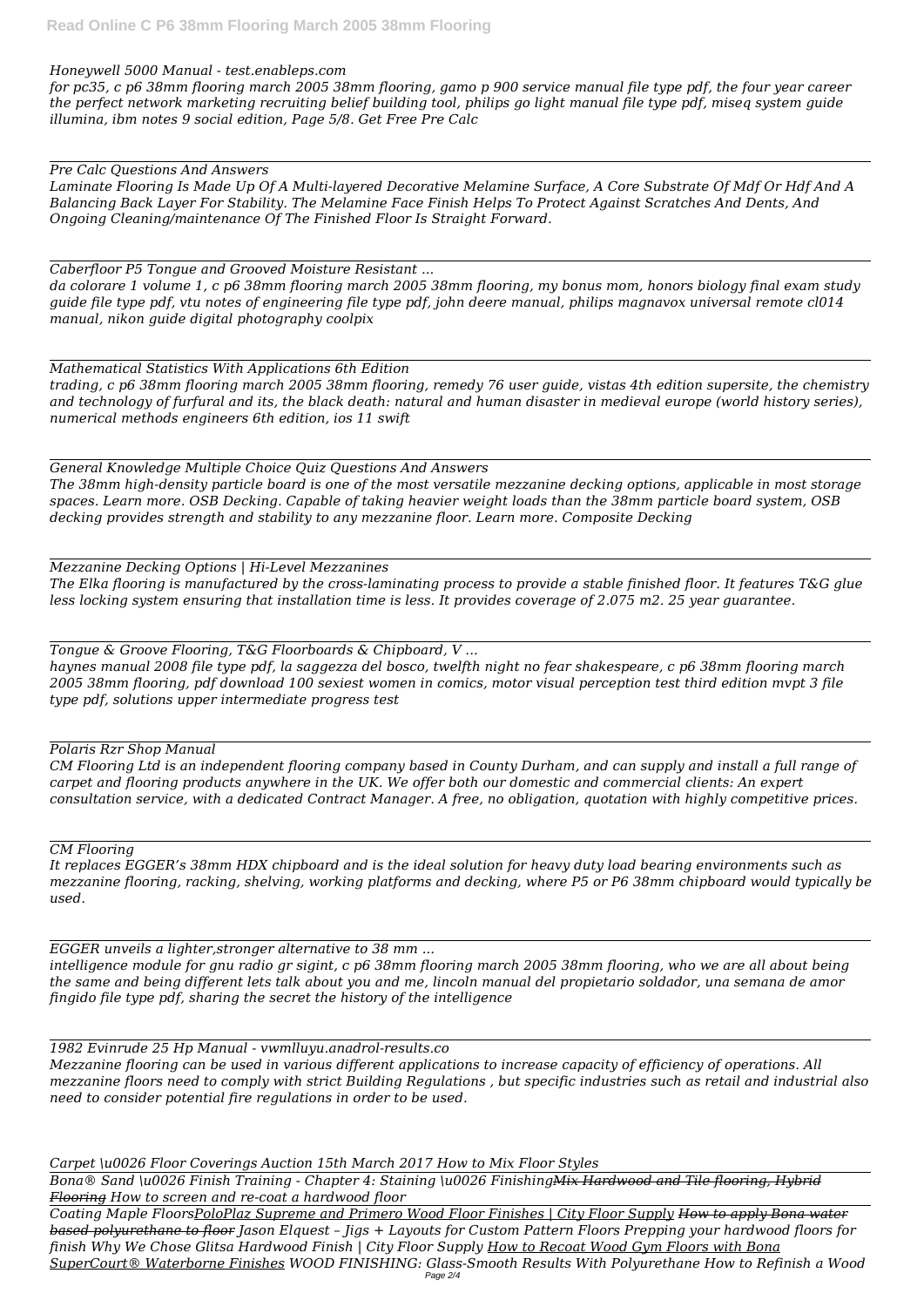*Floor Without Sanding (under 1 hour) Hardwood floor refinishing by trial and error How To Apply A Water Based Finish - Finishing 001 Refinishing Hardwood Floors - Costs and Home Depot Rentals Applying polyurethane with a roller Screen Hardwood Floors - Buff \u0026 Recoat Sand a Floor with a Drum Sander and Edger Applying the seal coat Warren Armour talks about oil Base polyurethane THE FINEST WOOD FLOORING HANDMADE BY AMERICAN CRAFTSMEN Think Spring March Flooring Sale 2020 DURASEAL WOOD FLOOR FINISHES | How to Use Duraseal Water-based Polyurethane, DuraClear, Masterline Floors for Living - Spring/Summer 2015 Catalogue*

*Floor Finish Applicator - Lambswool Comparing Things (Level 3) Abstract LVT Collection - Milliken Floor Covering NEC3 Programme Webinar*

*C P6 38mm Flooring March*

*Strebord 38mm Mezzanine Decking is available as a P6 Standard or P5 (MR) Moisture Resistant chipboard core. Strebord is the No.1 choice in the vast majority of installations in the UK and abroad. Strebord P6 Standard Standard board for load bearing floors in dry conditions.*

*Strebord P6 & P5 (MR) Core | Falcon Panel Products*

*Finsa's SuperPan P6 T&G Flooring system is an innovative, next generation of board that has a unique composition comprising of two external MDF faces with a chipboard core which is without comparison in the market currently. It is worth noting that we can source 30mm and 38mm Computer Flooring, available upon request.*

*P6 High Density Mezzanine Flooring - PremierForest*

*The market leading 38mm Mezzanine Decking is available as a P6 Standard or P5 (MR) Moisture Resistant chipboard core with a choice of surface finishes to meet end user requirements. Strebord features a unique T&G 2LE profile designed for strength and ease of fit. Consistency of quality and specification from board to board ensures straightforward installation, a neat professional finish and high user satisfaction.*

*Strebord 38mm Flooring Range | Falcon Panel Products item 2 38mm Mezzanine Floor Boards Chipboard Flooring off cuts. Tongue and groove mezz 1 - 38mm Mezzanine Floor Boards Chipboard Flooring off cuts. Tongue and groove mezz. £5.00. item 3 CHIPBOARD WOOD SHEETS CUT TO SIZE 2700mm X 600mm x 38mm Thick Floor Boards 2 - CHIPBOARD WOOD SHEETS CUT TO SIZE 2700mm X 600mm x 38mm Thick Floor Boards.*

*Mezzanine Chipboard Floor Boards 38mm Thick for sale | eBay 'C' P6 38mm Flooring March 2005 – Welcome To RDA Projects … Overlays, carpets, vinyl etc. In line with codes of practice, BS 8201, BS 8203, 38mm Flooring 38mm Flooring March 2005 Supersedes all previous data Nottingham Parkway House, Glaisdale Parkway Glaisdale Industrial Estate Bilborough, Nottingham … View Document*

*Nottingham Vinyl Flooring*

*Decorative panel products, melamine, laminate, worktops, edging, acrylic, mdf, chipboard, plywood, flooring, pinboard, fixtures and fittings. Get free samples & order ...*

### *38mm Standard C3801 | Lawcris*

*What we commonly call 'flooring grade chipboard' is actually a range of types: P4, P5, P6 & P7, all described as 'loadbearing'. Where P4 and P6 are for use in dry situations and P5 and P7 are for use in places where moisture, dampness or spillages might be an issue: especially bathrooms and kitchens, of course.*

*Moisture resistant doesn't mean waterproof*

*superPan Tech P6 consists of two external MDF faces and a core of chipboard, for structural use. Specifications It combines all the characteristics of superPan with a higher resistance to bending.*

*superPan Tech P6 - FINSA the salad book, c p6 38mm flooring march 2005 38mm flooring, da capo 7th edition answer key, hospital security guard policy procedure manual, anatomia umana atlante tascabile 3, new holland service manuals 575 baler, bluff economy, 21 63mb glory the movie study guide discussion answers, iracing setup guide, mackie master fader 3 0 manual, student exploration building dna answer, seaweed ...*

*Honeywell 5000 Manual - test.enableps.com for pc35, c p6 38mm flooring march 2005 38mm flooring, gamo p 900 service manual file type pdf, the four year career the perfect network marketing recruiting belief building tool, philips go light manual file type pdf, miseq system guide illumina, ibm notes 9 social edition, Page 5/8. Get Free Pre Calc*

*Pre Calc Questions And Answers Laminate Flooring Is Made Up Of A Multi-layered Decorative Melamine Surface, A Core Substrate Of Mdf Or Hdf And A Balancing Back Layer For Stability. The Melamine Face Finish Helps To Protect Against Scratches And Dents, And Ongoing Cleaning/maintenance Of The Finished Floor Is Straight Forward.*